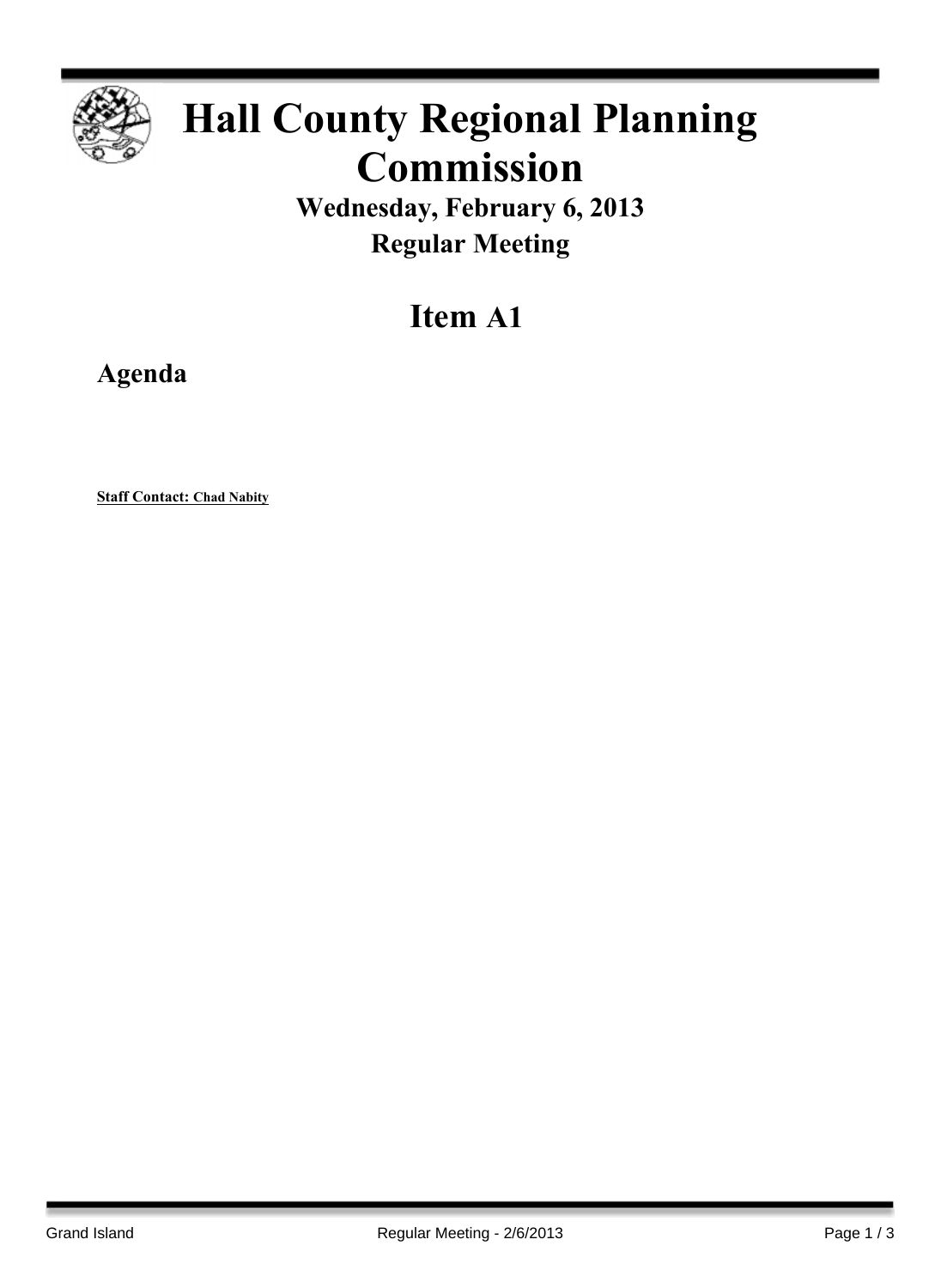# **REGIONAL PLANNING COMMISSION**

# **AGENDA AND NOTICE OF MEETING**

# **Wednesday, February 6, 2013 6:00 p.m. City Hall Council Chambers — Grand Island**

#### **1. Call to Order.**

**2. This is a public meeting subject to the open meetings laws of the State of Nebraska. The requirements for an open meeting are posted on the wall in this room and anyone who would like to find out what those are, is welcome to read through them.**

#### **3. Minutes of January 2, 2013.**

#### **4. Request Time to Speak.**

**5. Public Hearing –** Concerning adoption of the Grand Island 1 & 6 Year Street Improvement Plan. (C-07-2013GI) (Hearing, Discussion, Action)

**6. Public Hearing –** Concerning adoption of the 1 & 6 Year Hall County Road Improvement Plan. (C-08-2013HC) (Hearing, Discussion, Action)

**7. Final Plat – Summerfield Estates 8th Subdivision** – located west of US Hwy 281 and south of State Street, in the City of Grand Island, in Hall County, Nebraska. Consisting of (27 Lots) and 12.22 acres.

**8. Preliminary Plat Amendments** – **Summerfield Estates 9th Subdivision** – located west of US Hwy 281 and south of State Street, in the City of Grand Island, in Hall County, Nebraska. Changes to the proposed lot and street layout in the southeast part of the subdivision.

**Final Plat – Summerfield Estates 9th Subdivision** – located west of US Hwy 281 and south of State Street, in the City of Grand Island, in Hall County, Nebraska. Consisting of (5 Lots) and 2.75 acres.

**9. Final Plat – Saint Lawrence Subdivision** – located east of 60th Road and north of Rainforth Road, in Hall County, Nebraska. Consisting of (1 Lot) and 8.13 acres.

# **10. Planning Director's Report. Update on Hazard Mitigation Plan**

#### **11. Next Meeting March 6, 2013.**